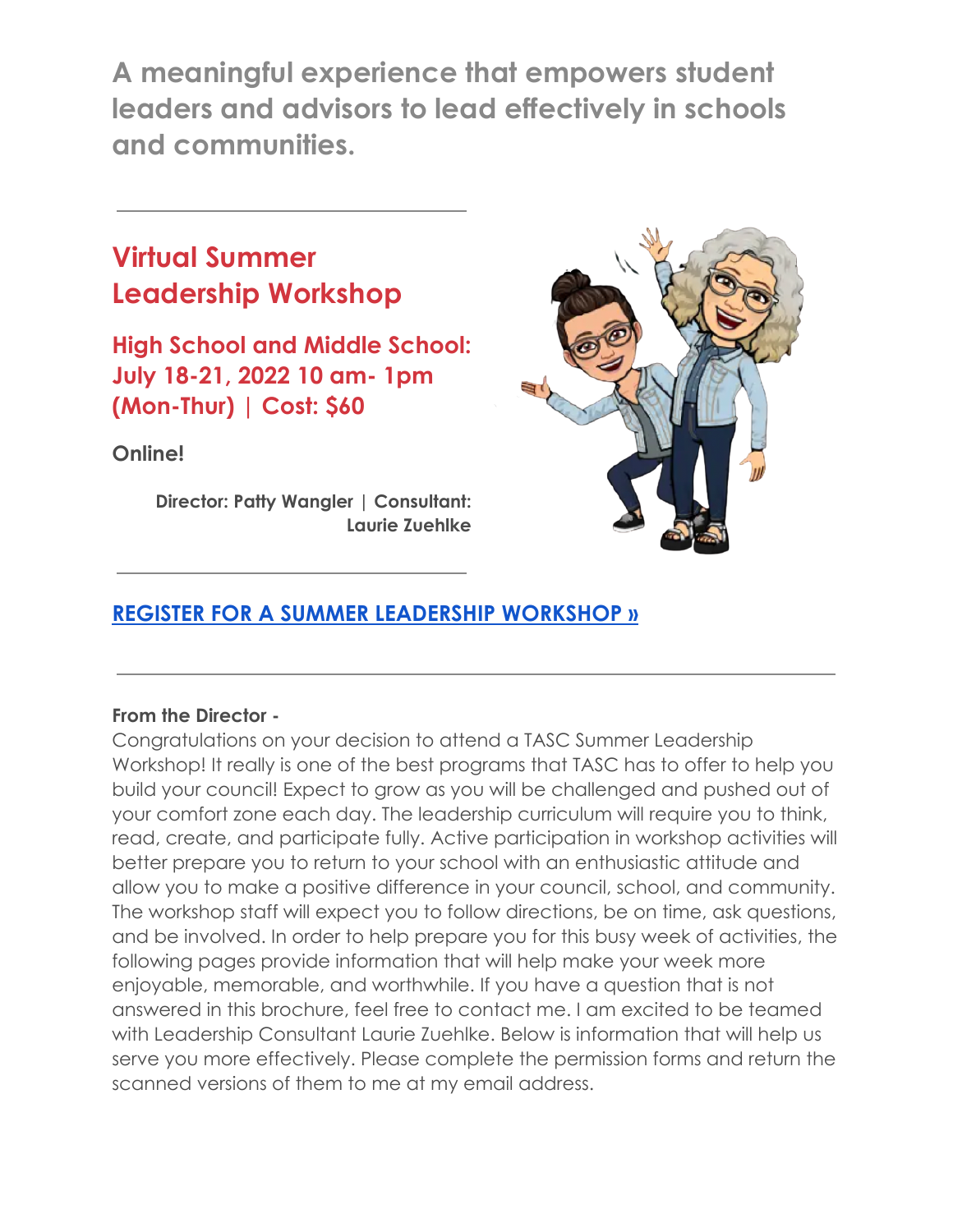## **DIRECTOR: Patty Wangler School: Mayde Creek High School Email: patricia.wangler@gmail.com | Cell Phone: (248) 709-3506**

#### **PERMISSION FORMS**

The following forms must be provided to the workshop director for those attending: Advisor Forms Student Forms

**To print: [PERMISSION FORMS KIT](https://www.tasconline.org/summer-leadership-workshops)** and distribute to all attendees.

The advisor should distribute the forms, make sure they are correctly completed, including all required signatures, and bring them to the workshop to turn in at check-in. **Do NOT send the registration forms to the TASC office!** Know a senior or alumni that would like to serve as an intern for Virtual as an SGF? Application and information are [HERE](https://docs.google.com/document/d/1XM7WMmmP3ll03yEJOBYgQNpR_QVLisKQ/edit?usp=sharing&ouid=110969736369271013101&rtpof=true&sd=true)!

## **PAYMENT**

Registration on the TASC website is your guarantee that all registered will attend the workshop and indicates your understanding that the council will be billed for all registered unless registration is cancelled via email with lori@tassp.org at least one month prior to the first day of the workshop. Cancellations and refunds will be permitted until that date and must be made in writing via email to lori@tassp.org. No refunds or credits will be given for cancellations after the deadline (one month prior to the first day of workshop.) Refunds will not be provided for workshop no-shows, regardless of the situation. Delegate substitutions may be made up to 10 days before the first day of the workshop. Any substitutes must be the same gender as the person they are replacing. Substitutions must be made with the workshop director.

## **DRESS CODE**

The Texas Association of Student Councils (TASC) requires students and adults participating in a TASC event to dress appropriately for that activity. Unless otherwise stated, event dress is casual and projects a positive image at all times. Our dress code is set at a higher standard than school dress codes because we represent our association. Those attending TASC events must adhere to the following regulations:

## **TASC DRESS CODE:**

- **●** All garments should meet the following standards:
	- o Be opaque (not see-through);
	- o Have sleeves (Garments with no sleeves may have a cover-up added up to bring the garment into dress code.);
	- o Have a front and back;
	- o Fit at or cover the waistline;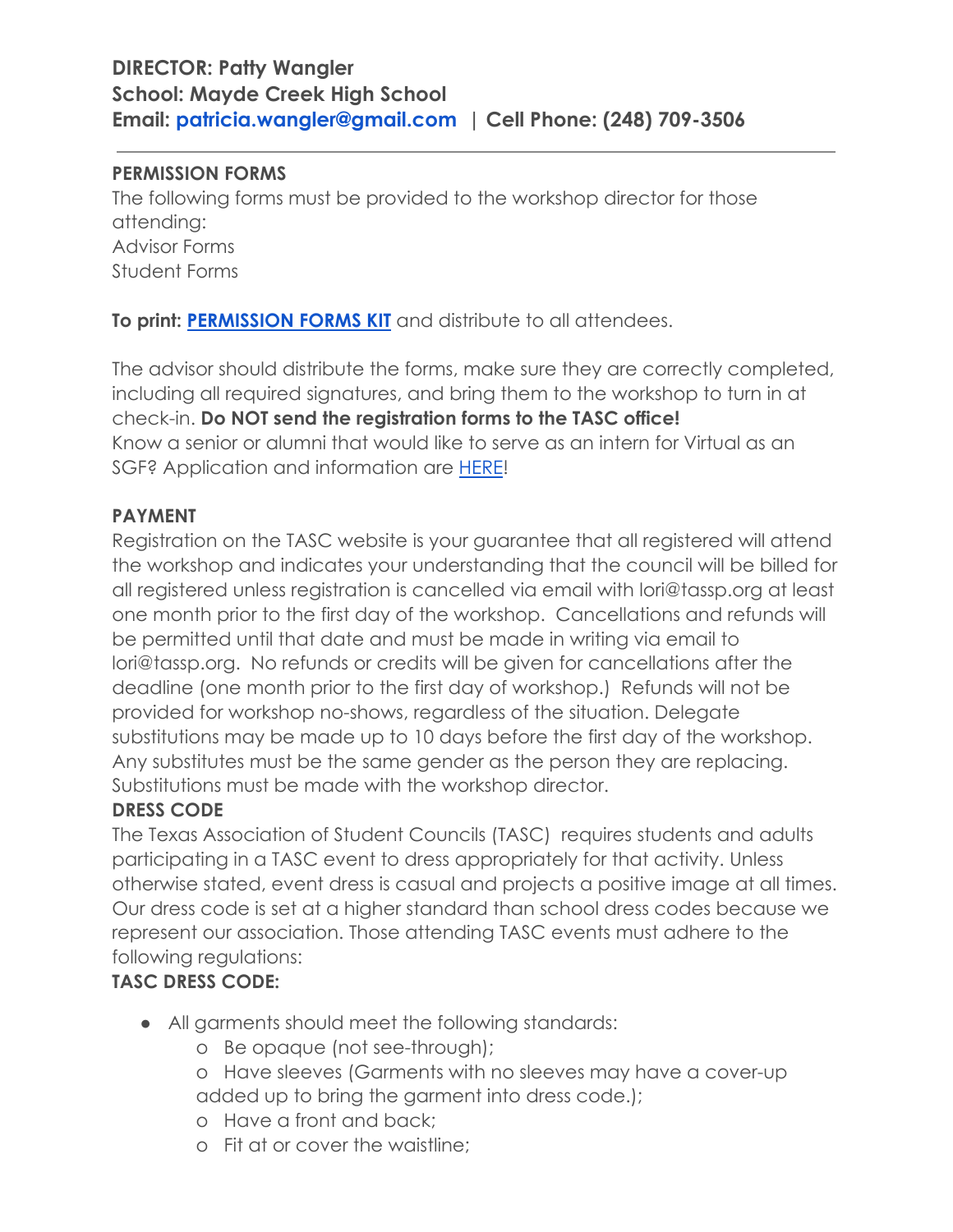- o Not show cleavage or chest;
- o Be no shorter than mid-thigh;

o Have no rips or holes above mid-thigh through which skin shows; and

o Not display or refer directly or indirectly to alcohol or alcoholic products, drugs or drug paraphernalia, tobacco or tobacco products, profanity, race, politics, violence, offensive language, gender, or sexuality;

o Shorts

- Are NOT permitted at TASC events held during the school year, but
- Are permitted at summer programs and must be no shorter than mid-thigh.

o Head coverings, except for medical or religious purposes, are not to be worn when inside a building.

(Adopted August 2021)

## **CONTROLLED SUBSTANCE POLICY**

The use or possession of alcohol, tobacco, electronic vaporizers, or other illegal drugs is strictly prohibited. Any student found in the possession or under the influence of these substances will be dismissed from the workshop without delay at the expense of the student, their parents, or the student's school. In addition, school officials/law enforcement will be contacted.

## **ONLINE CHECK-IN**

You will check in online using the information from the Summer Workshop Website which will be sent before the workshop to all participants.

## **CONTROLLED SUBSTANCE POLICY**

The use or possession of alcohol, tobacco, electronic cigarettes, or other illegal drugs is strictly prohibited. Any student found in the possession or under the influence of these substances will be sent home from the workshop without delay at the expense of the student, his/her parents, or the student's school.

## **STUDENT SCHEDULE -**

July 18 10am-1pm July 19 10am-1pm July 20 10am-1pm July 21 10am-1pm

Please be aware that some activities may also occur outside of these times due to project roles and responsibilities as determined by the fellow students in your small group.